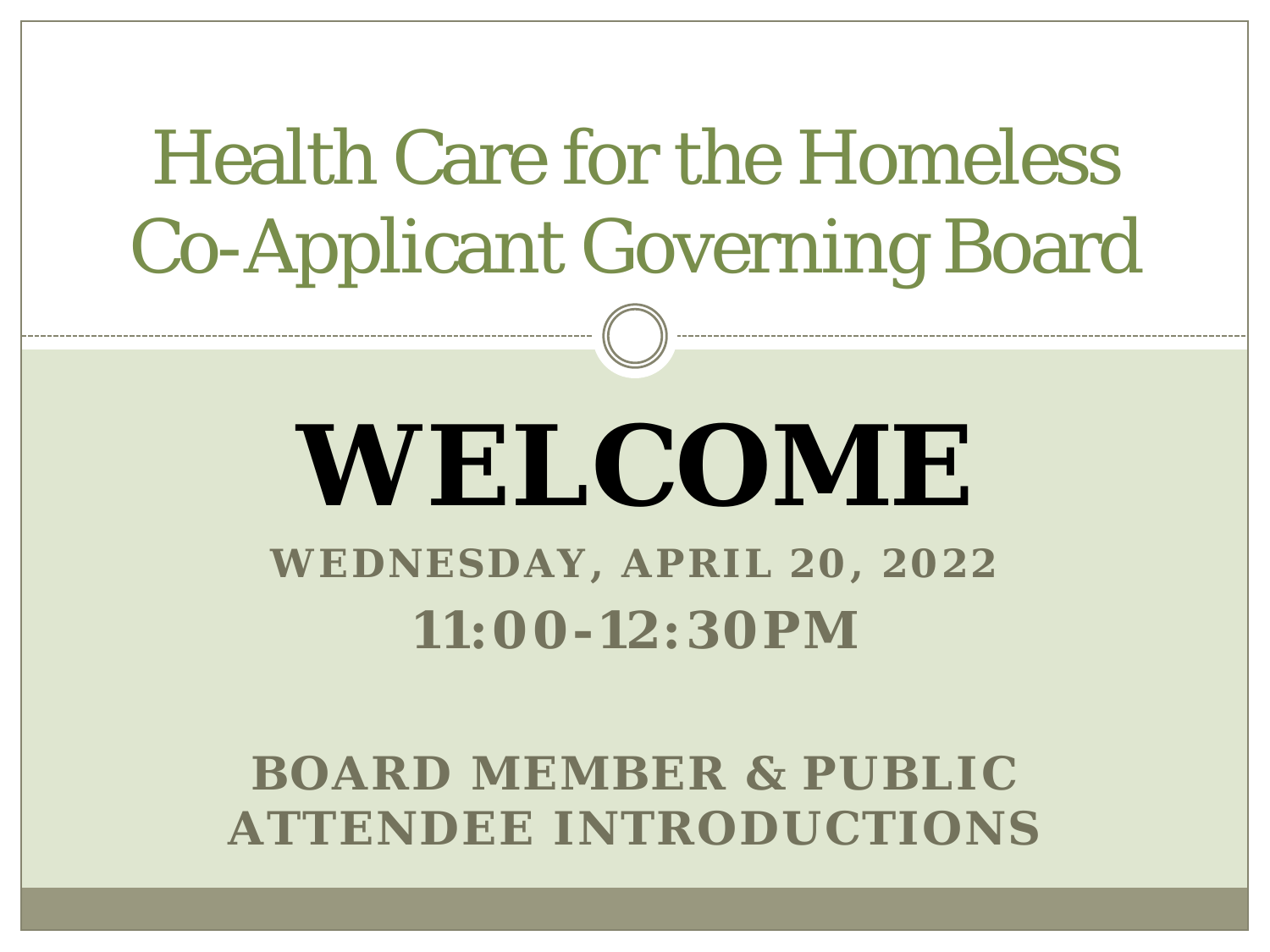#### **ACTION ITEM: REQUEST FOR APPROVAL MARCH MEETING MINUTES**

*JENNIFER MACHADO , HCH BOARD CHAIR*

*ATTACHMENTS: MARCH MEETING MINUTES*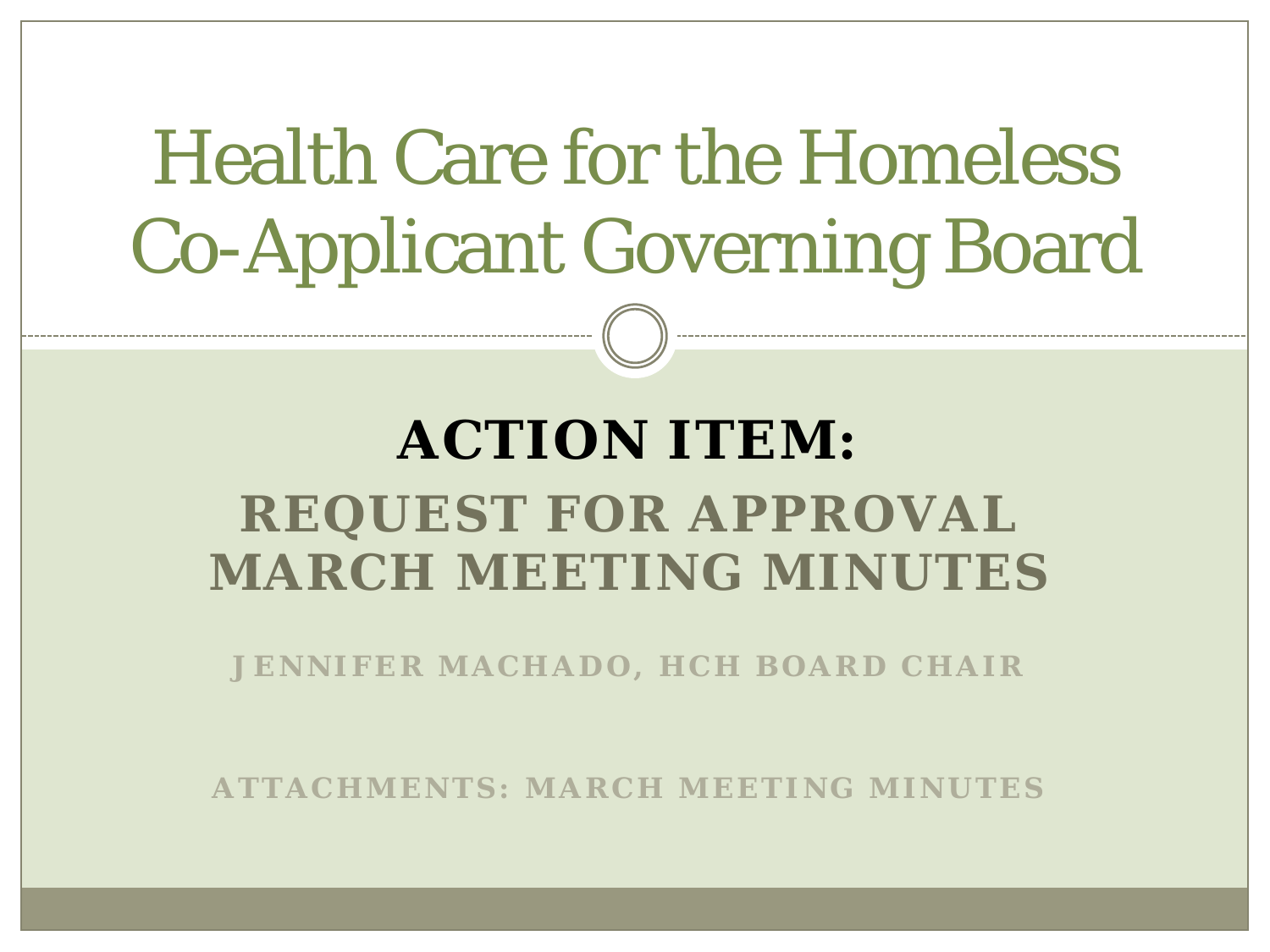### **STANDING ITEM: HCH SERVICES & COVID-19 UPDATE**

*MIA FAIRBANKS, NURSE PROGRAM MANAGER*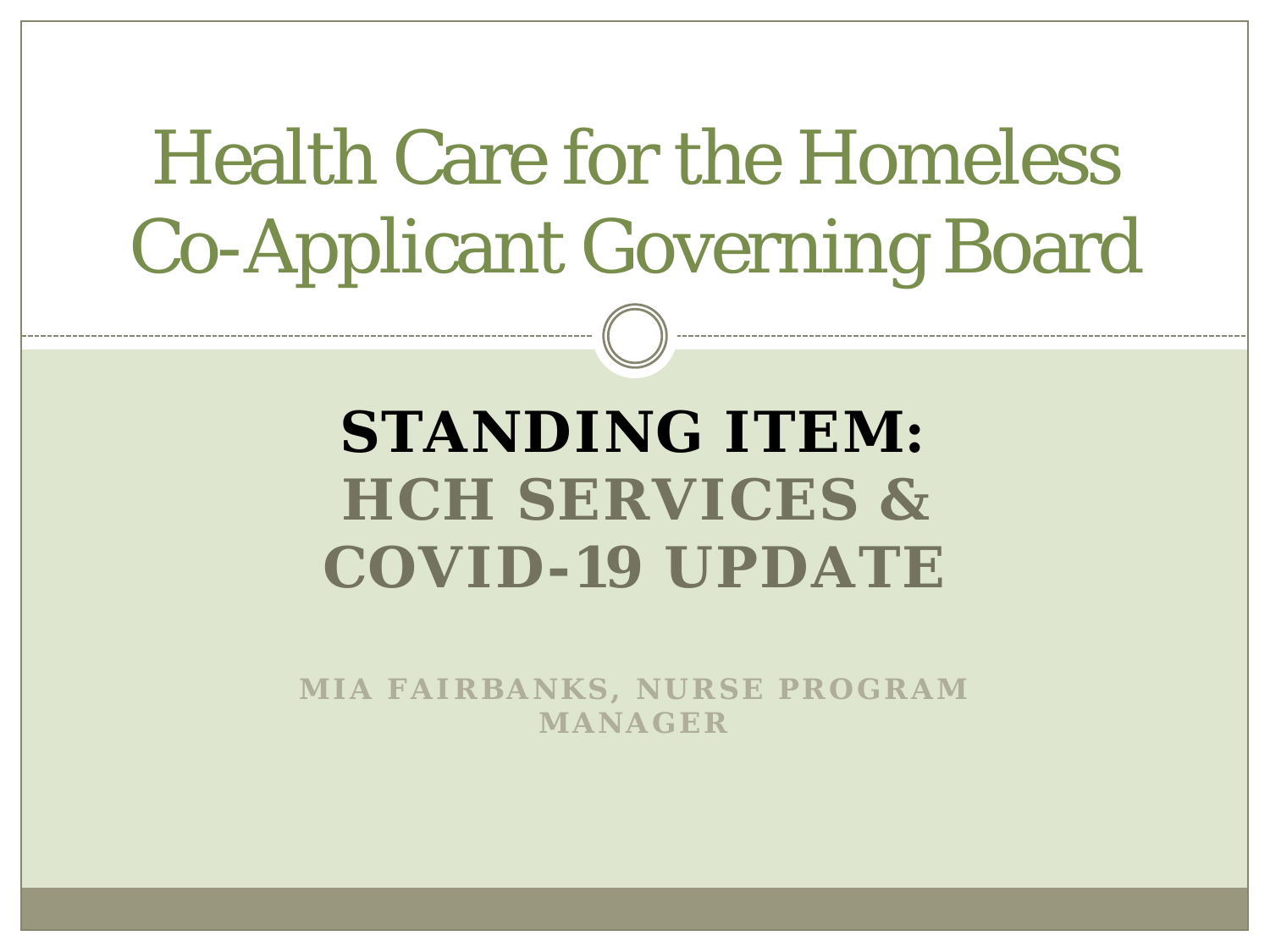#### **STANDING ITEM: BOARD COMMUNITY NEEDS SURVEY**  *RACHAEL BIRCH*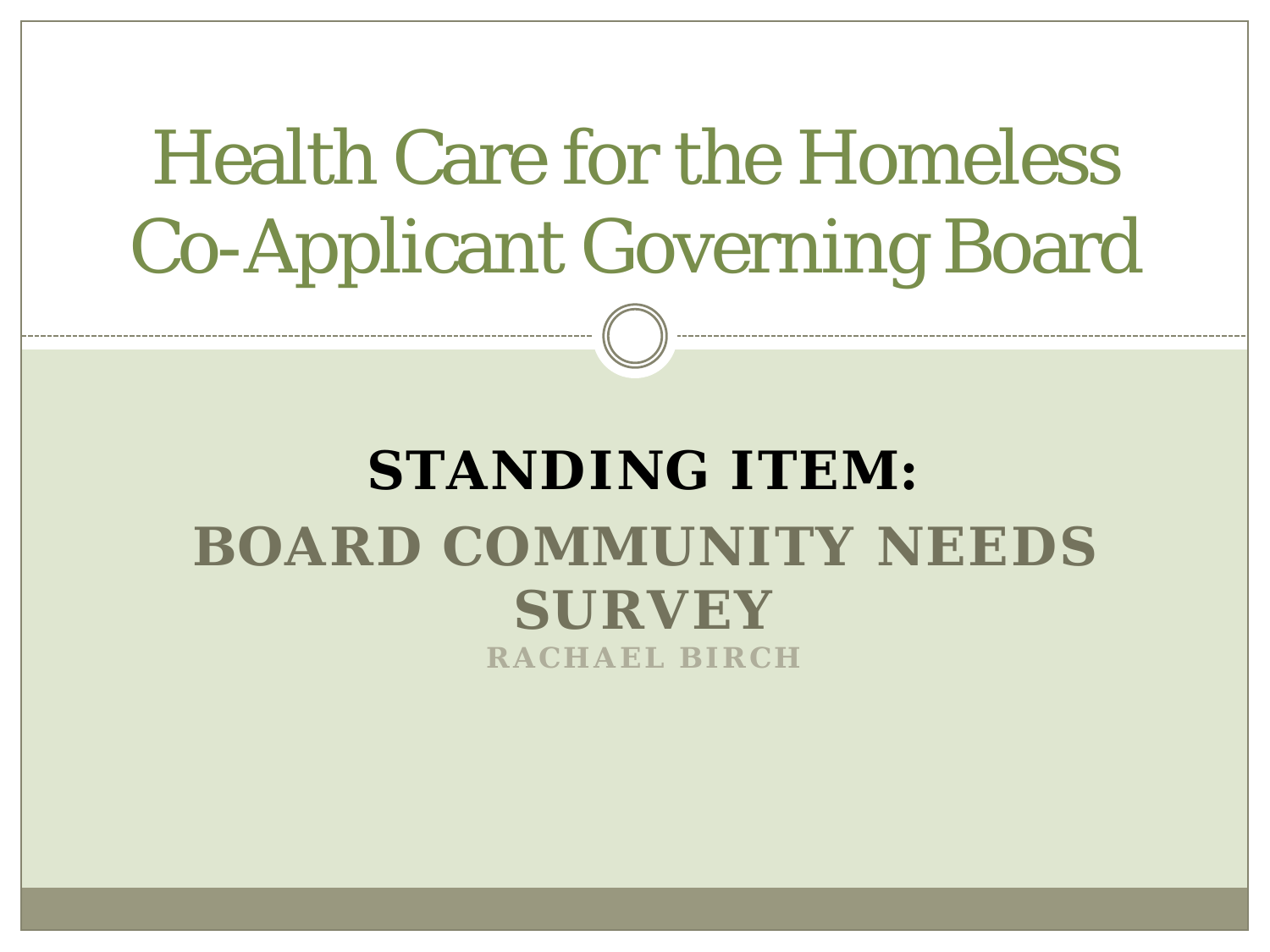#### **STANDING ITEM: QUALITY IMPROVEMENT/ ASSURANCE**

#### **PATIENT SATISFACTION**

*GABRIELLA QUINTANA, HCH QI TEAM*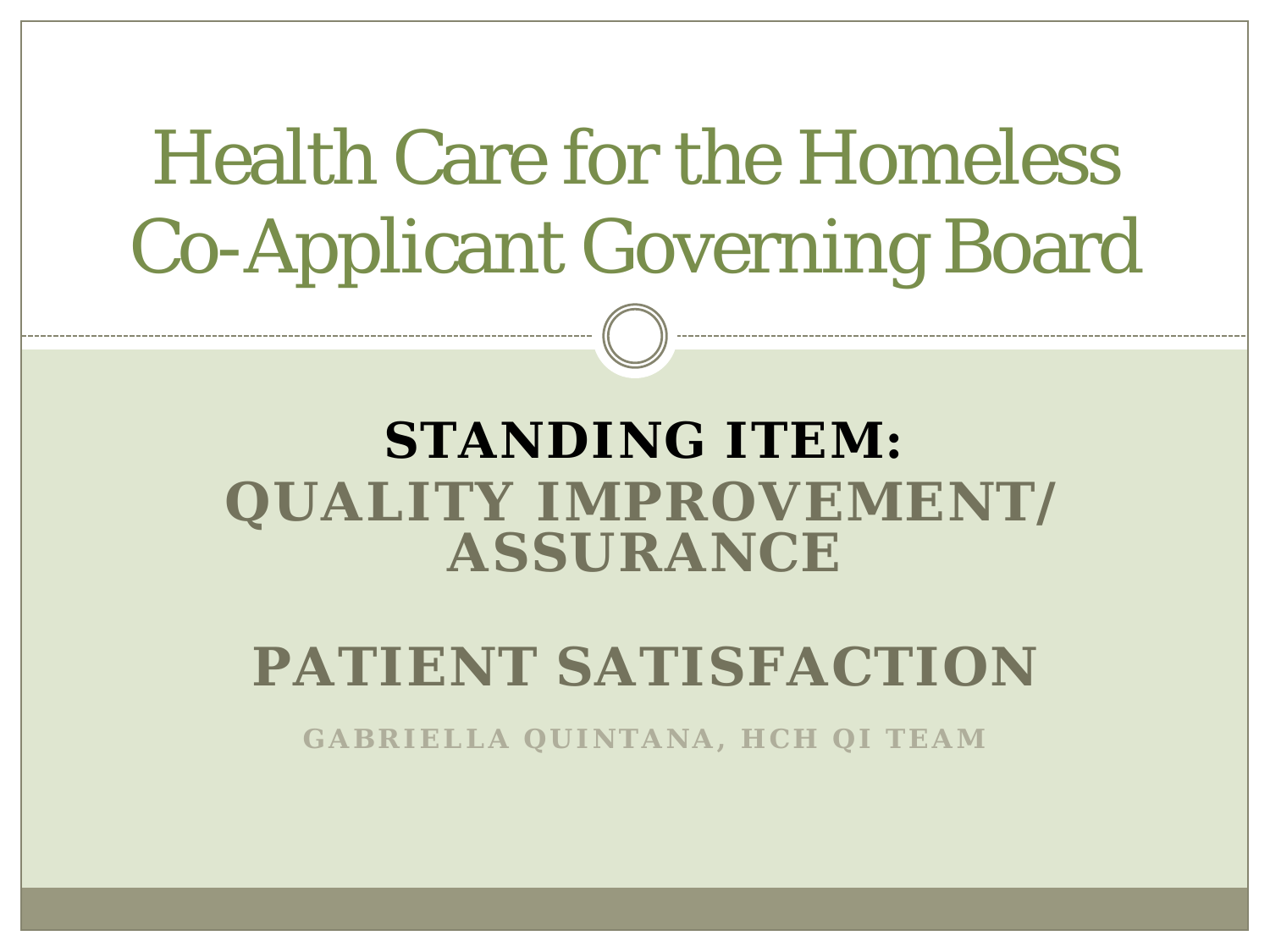## Patient Surveys

#### • 21 Surveys this month

- 17 from patients seen
- 4 from individuals not seen by the clinic

#### • Those not seen by HCH:

- Get Care-
	- La Clinica de la Raza (1)
	- $\times$  Nowhere (1)
	- $\times$  Seen by HCH or CCHS PCP in other locations (2)
- Feel Care would be easier to get if-
	- La Clinica would call me back
	- Clinics were closer to home
	- $\times$  Transportation as easier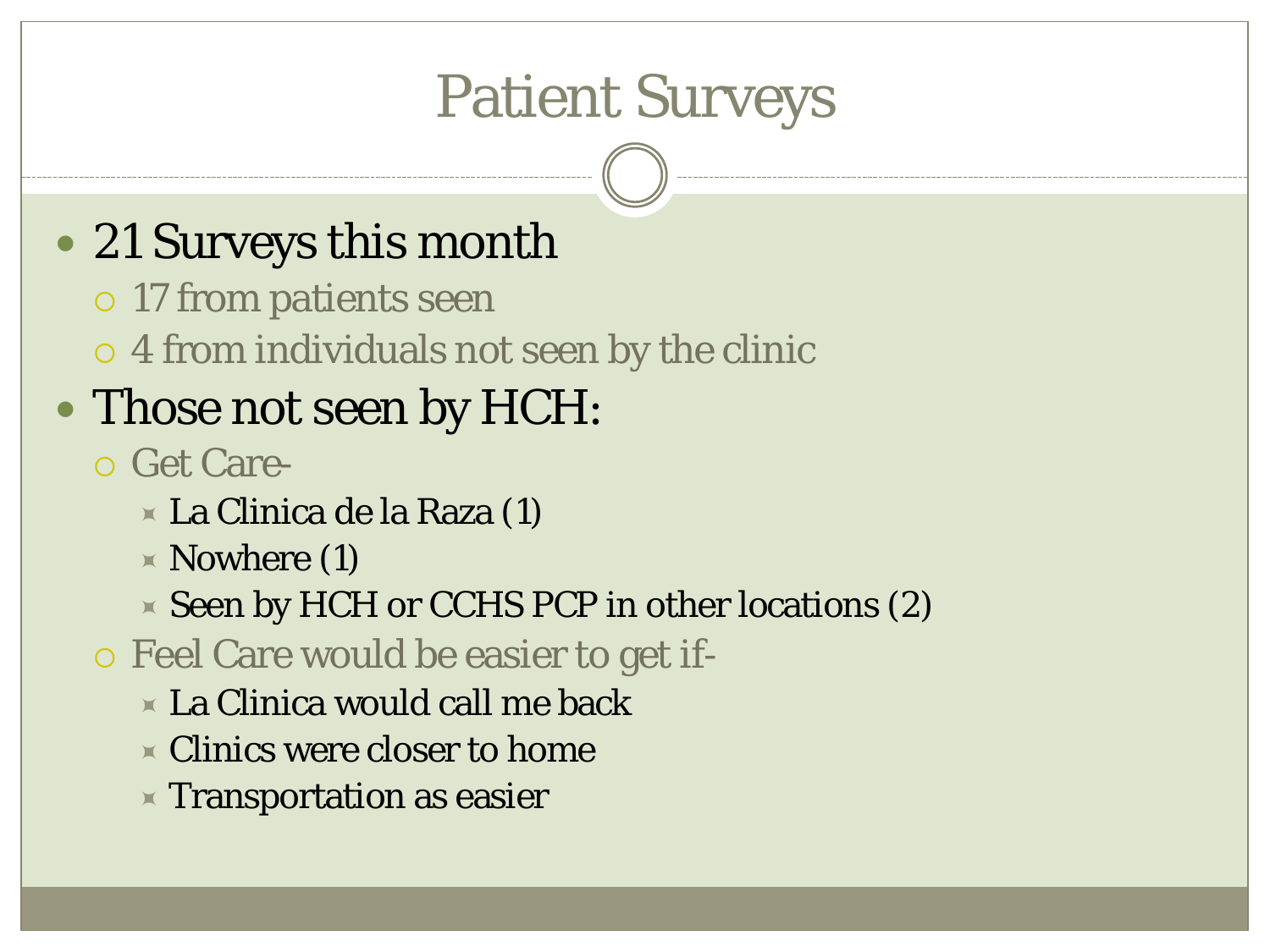### Satisfaction by Clinic



■ Strongly agree

 $-6$ 

 $\vert 1 \vert$ 

**BARM** 

 $\mathbf{1}$ 

Bay Point

 $\mathcal{L}$ 

 $\cap$ 

Clinic  $\star$ 

**Neutral** 

Agree

 $\overline{7}$ 

 $\overline{2}$ 

Delta Landing

 $1$ 

Bay Point

6

 $\sim$  1

**BARM** 

 $\cap$ 

Clinic  $\star$ 

#### **100% of patients felt they were both:**

- Involved in decisions about their medical care
- Would come back to the clinic again

 $\overline{7}$ 

 $\overline{2}$ 

Delta Landing

■ Strongly agree

Agree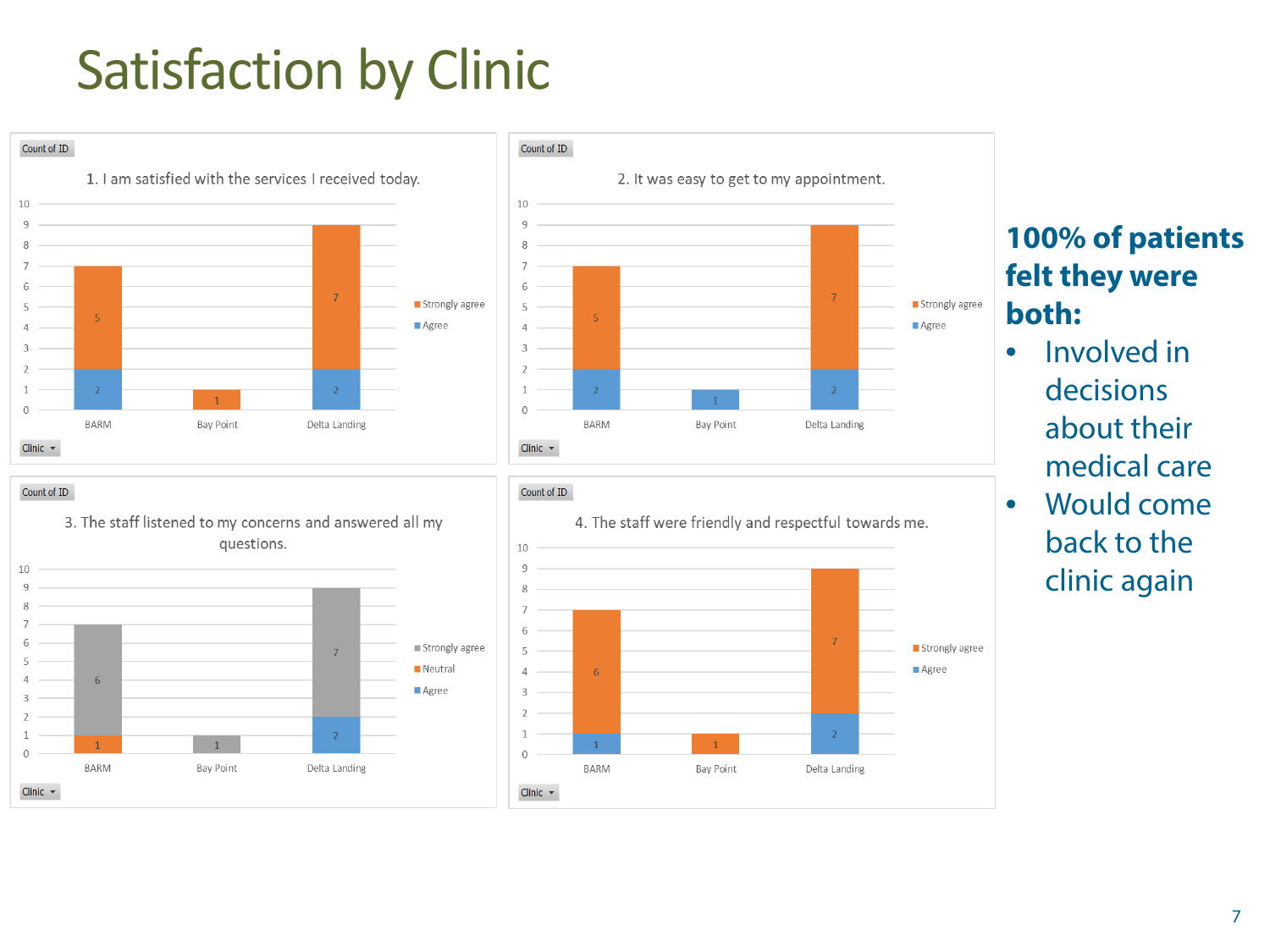## Additional Feedback

#### • How would you improve our services?

- Another helper in there to make it timelier and faster
- No improvement. I have no medical problems but every time I come; they help.
- Great Staff
- They are awesome
- $\circ$  I don't think anything is wrong
- I couldn't even begin to think, whatever she's doing it's working.
- Clinic is A1.They just care. It makes you care about yourself.
- They are convenient and great
- $\circ$  Seems pretty good to me. Better than going to the clinic because it's faster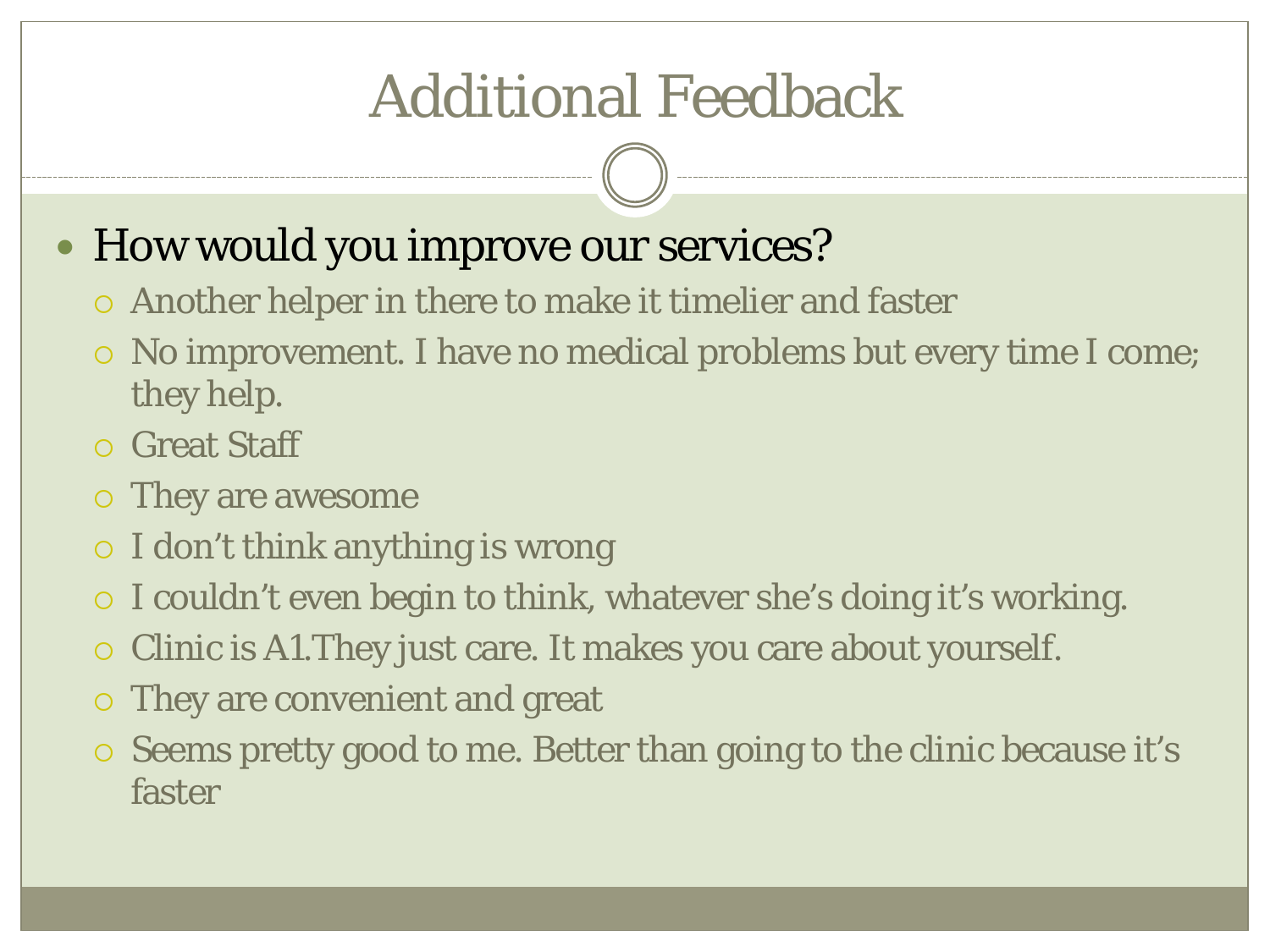### Future Items to Discuss

- 1. Board Recruitment
- 2. SFDP Policy
- 3. Board led community needs survey
- 4. Board member onboarding and training
- 5. Community Connect/ECM